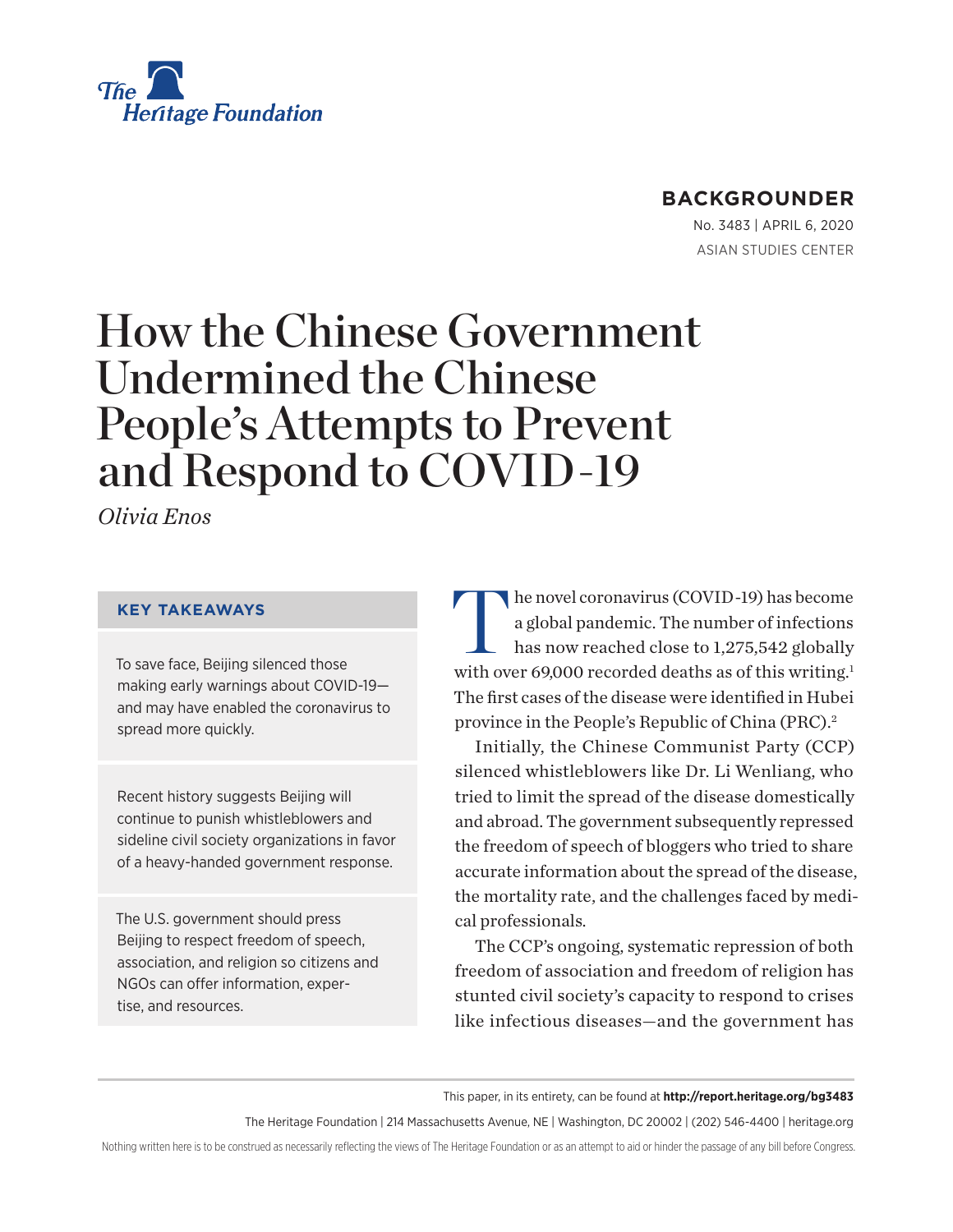cracked down on private citizens' attempts to help each other, including the donation of medical supplies. The CCP's onerous requirements for international nongovernmental organizations and its current policies have also prevented international humanitarian aid from reaching the Chinese people in their time of need.

The experience and capacity of international humanitarian aid organizations is tremendous. Both secular and faith-based aid charities have developed professional expertise, experience, and rapid response capacity through years of responding to outbreaks of infectious diseases. Organizations like Doctors Without Borders/Medicins Sans Frontiers, Oxfam International, and Save the Children, as well as faith-based organizations (FBOs) like Samaritan's Purse, Caritas, Catholic Relief Services, and World Vision, were on the frontlines of fighting the Ebola and SARS epidemics.3 Dr. Ken Brantley was named one of *Time* magazine's people of the year for his work fighting Ebola on behalf of Samaritan's Purse.<sup>4</sup> These groups are now combatting COVID-19 throughout Asia and in Europe.5 Their medical personnel are setting up field hospitals, and they are providing information about the disease to vulnerable populations in other countries.

However, because the Chinese Communist Party sought to maintain a positive public image by centralizing control while managing the outbreak, it sidelined and undermined its own citizens' attempts to limit the number of victims of COVID-19. The CCP's systematic repression of citizens' freedom of speech and association is especially pernicious in the face of the spread of a highly infectious disease.<sup>6</sup>

If the Chinese government genuinely seeks to address the health and financial impacts of COVID-19 on its people, then it should rely on its people to help in appropriate ways. Nongovernmental, international and domestic, faith-based and non-faith-based organizations not only offer their medical skills, knowledge, and supplies, they also can provide much needed social and financial support to individuals who are struggling.

To aid the Chinese people and to mitigate the global impact of COVID-19 and any future infectious diseases, the U.S. government should press the Chinese government to respect freedom of speech, freedom of association, and freedom of religion so that citizens and nongovernmental organizations (NGOs) can contribute their information, expertise, and resources. The U.S. is already the top single-country donor to China to counter the spread of COVID-19.7 As such, it should also press for better access for the U.S. Centers for Disease Control (CDC), as well as international aid organizations, including faith-based NGOs.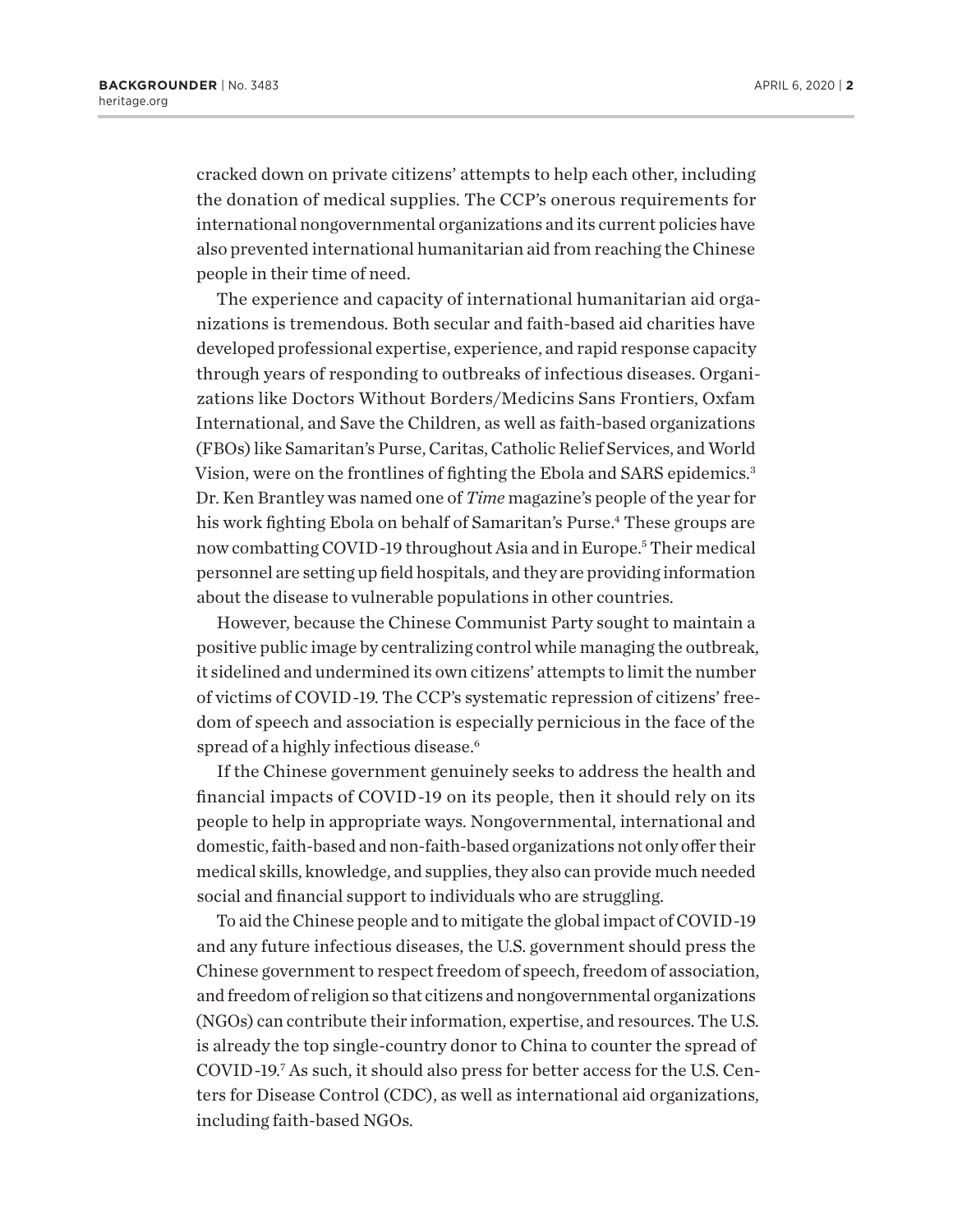### The CCP's Response to the Coronavirus and Humanitarian Challenges

As reports of a new virus began trickling in at the start of 2020, they were accompanied by stories of the Chinese government severely restricting freedom of information about the virus. The most stark example was the case of Chinese doctor and whistle blower, Li Wenliang.8 Dr. Li quietly sounded the alarm in a private WeChat message between himself and other doctors, alerting them to wear proper protective gear because he was witnessing the rise of a highly contagious, as-of-yet unknown pneumonia-like virus that is now known as COVID-19 or the novel coronavirus.<sup>9</sup>

Dr. Li was called in for questioning and forced to recant his previous statements. He later died from the coronavirus. His death sparked outrage in China and an unofficial national period of mourning.

Restrictions on freedom of speech created challenges from the start. In shutting down Dr. Li's (and likely others') early warnings about the disease, the CCP may have enabled the disease to spread more quickly, as people did not know to take precautionary measures. In the same way, ongoing restrictions on speech will likely be obstacles to managing the disease going forward.

Other cases in which the Chinese government restricted free speech were reported, including the disappearances of outspoken individuals like businessman Fang Bin, human-rights-lawyer-turned-citizen-journalist<sup>10</sup> Chen Qiushi, and citizen-journalist Li Zehua.11 Their reporting provided on-the-ground evidence of over-crowded hospital conditions and the dead and dying on the streets of China, revealing the initial inadequate response by the Chinese government to COVID-19.12

Even free speech that does not reflect poorly on the Chinese government is being restricted. On January 31, after the World Health Organization declared the coronavirus a global emergency, Sun Feng, a Christian in Shandong province, sent an urgent message to his WeChat group urging them to begin nine days of prayer and fasting for the victims and their families. On the seventh day of the fast, local police from the Public Security Bureau detained Mr. Sun for 24 hours. They ordered him to stop "unauthorized prayers." Instead, he announced an additional day of fasting and prayer as a form of nonviolent form of protest. The police confiscated his cell phone and computers.13 There are other instances in which persons of faith are being persecuted. Pastor Li Wanhua was summoned by State Security for re-sharing posts by Dr. Li originally warning of COVID-19; other congregants from pastor Li Wanhua's church have also been called in for questioning.<sup>14</sup>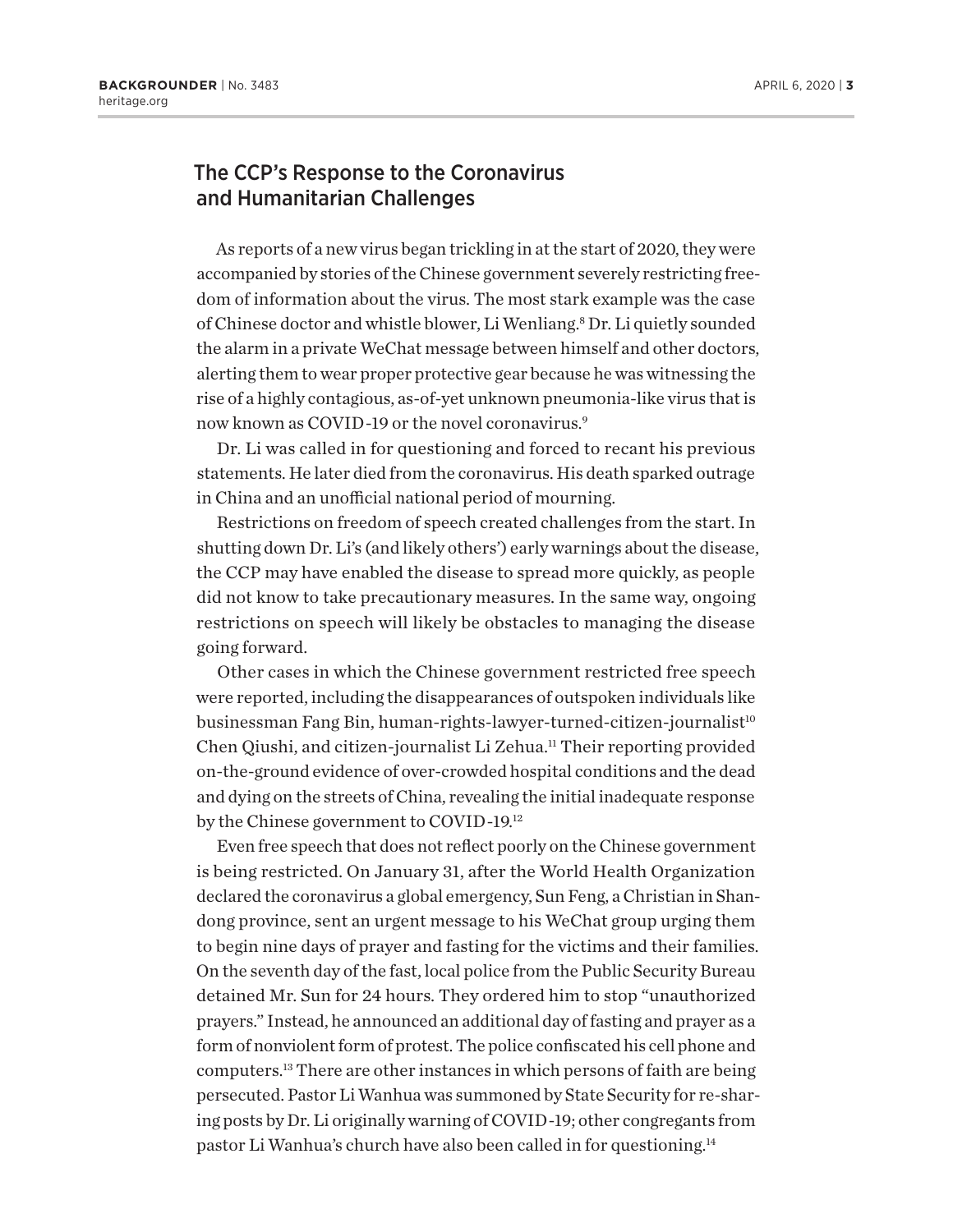Concerns have been raised about the means the Chinese government has used to implement its quarantines.<sup>15</sup> When people are considered for quarantine, their standing with the CCP and their social credit scores<sup>16</sup> are reportedly taken into consideration.<sup>17</sup> Chinese authorities have rolled out a new application called the Alipay Health Code that issues citizens a green, yellow, or red flag that determines the extent to which they are permitted to travel, based on the app's perceived risk about the individual's likelihood to contract the coronavirus.18 According to *The New York Times*, the app may have its utility during the coronavirus, but its far reach erodes personal privacy by sharing personal data, like location, with local law enforcement. The app's use after COVID-19 is over may prove a threat to the liberty of ordinary Chinese citizens in the future. For example:

*New York Times* analysis of the software's code found that the system does more than decide in real time whether someone poses a contagion risk. It also appears to share information with the police, setting a template for new forms of automated social control that could persist long after the epidemic subsides.<sup>19</sup>

There are other indicators that highlight the draconian nature of the Chinese government's response to COVID-19. Video footage showed families being roughly, sometimes violently, dragged from their homes in order to comply with quarantine.20 And the individuals who disappeared, like the citizen journalists, have, in most cases, not yet reappeared. Additionally, drones, some purportedly operated by private citizens and others used by traffic police, have been deployed to harass people on the street and instruct them to wear masks.<sup>21</sup> China's checkered history with the use of surveillance technology casts this in a more sinister light.<sup>22</sup>

The draconian application of surveillance technology is unnecessary, counterproductive, and judging by its scope, likely motivated by political concerns beyond any response to COVID-19.

The Chinese authorities' overarching failure to safeguard freedom of speech has been coupled with restrictions on freedom of association and freedom of religion. These limits, as well as the government's increasing digital surveillance, severely limit civil society engagement, including during the coronavirus outbreak. From the outset of his tenure, Chinese President Xi Jinping began increasing the existing labyrinth of government regulations to exercise greater control over civil society.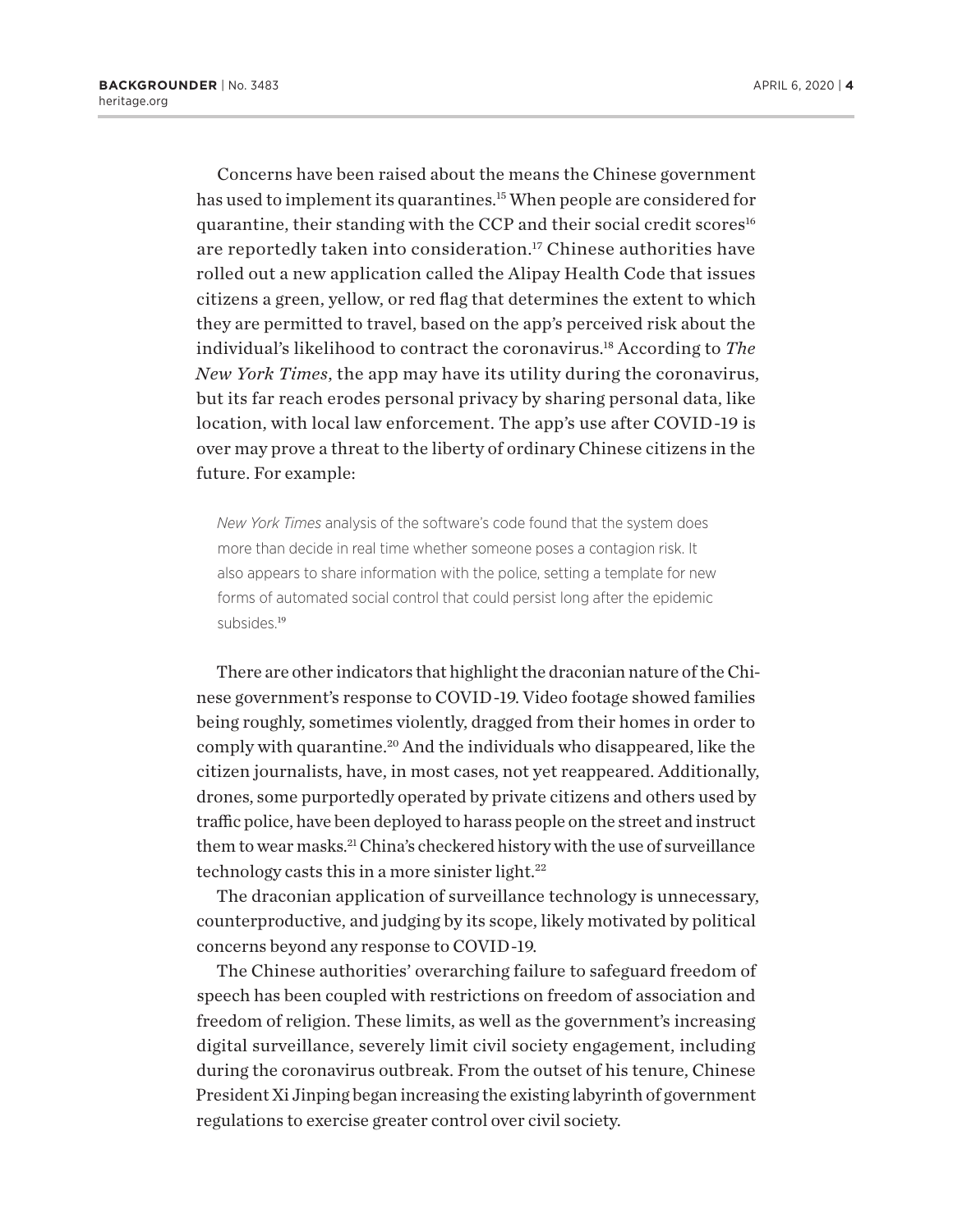### Legal Barriers to Assistance

The 2016 Charity Law, 2017 Regulations on Religious Affairs, and the 2016 Foreign NGO law have had several notable impacts on China's response to the coronavirus.

**GONGOs.** Government-organized nongovernmental organizations (GONGOs) are favored to the exclusion of grassroots groups. The Chinese Government's 2016 Charity Law governs organizations with the charitable purpose of relief from damage caused by "public health incidents." But the law makes it extremely difficult for an organization without sponsorship by a Chinese government entity to register.<sup>23</sup> At the end of 2018, the Ministry of Civil Affairs (MCA) reported that it had 816,027 registered ''social organizations," many of which are GONGOs.<sup>24</sup> NGOs that lack a government sponsor do not register and, therefore, risk punishment for their charitable activities. Others register as business entities even though they do not seek profit. In 2018, the government began clamping down on unregistered social organizations.

The MCA and the Ministry of Public Security investigated 5,845 unregistered social organizations.25 Because unregistered NGOs are barred from publicly raising funds, their ability to operate or grow is severely limited. The Chinese government directs the public to fund GONGOs like the Chinese Red Cross. The Red Cross is the country's biggest charity. But while it is a member of the International Federation of Red Cross and Red Crescent Societies (IFRC), unlike in most other countries, the Red Cross in China is government-controlled and gets most of its funding from the state. "The Red Cross in China is not just the Red Cross—it's a quasi-government organization," said Dali Yang, a political scientist at the University of Chicago. "So the problems with the Red Cross undermine the trust, the confidence in the government."26

The public distrusts the Chinese Red Cross because of revelations of its employees buying extravagant luxury goods with the public's donations.<sup>27</sup> The public's mistrust is well-placed. *The New York Times* recently reported that the Chinese Red Cross failed to distribute supplies to fight COVID-19 to medical workers—and gave them to government agencies instead.<sup>28</sup>

**Registration and Personal Information.** Registration for religious groups is conditioned on loyalty to the CCP. In 2018, the Chinese government launched a campaign to pressure unregistered religious groups to register with the State Administration for Religious Affairs (SARA) and the MCA under the 2017 Regulations on Religious Affairs (RRA).<sup>29</sup> Government officials essentially only accept the registration applications of groups that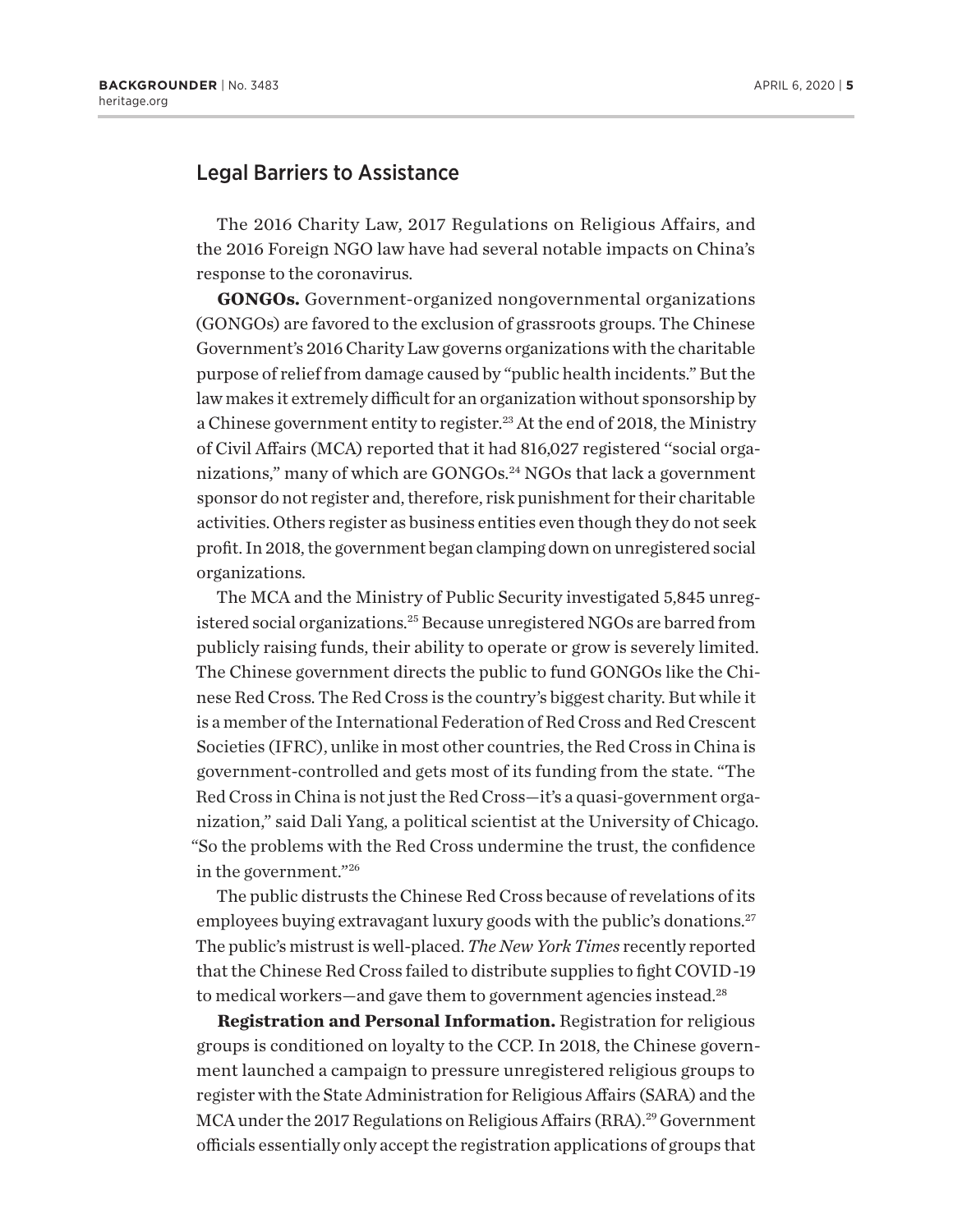are affiliated with one of the five state-sanctioned patriotic religious associations (PRAs).30 Most "house churches" do not affiliate with the Three-Self Patriotic Movement (TSPM) because of the requirement that they assist the CCP in carrying out its work of Sinicizing religious beliefs.<sup>31</sup>

In addition to affiliation with the TSPM, authorities also demand that house churches provide personal information about their members. In January 2019, the SARA and MCA issued a joint notice stating that religious groups must provide information on finances from an authorized accounting firm and provide the social credit scores of group leaders.32 House churches' lack of legal status prevents them from formally organizing relief efforts. Only faith-based organizations that have a close relationship with the PRAs, like the Protestant Amity Foundation or Catholic Jinde Charities, have limited freedom to respond to COVID-19.<sup>33</sup> The state media and PRAs actively tout these groups' work—while affirmatively excluding other groups from joining in relief efforts.34

**International Registration.** Onerous registration requirements discourage international NGOs from providing assistance. The 2016 People's Republic of China Law on the Management of Overseas Non-Governmental Organizations' Activities requires them to register with the Ministry of Public Security and conditions their work (including humanitarian aid) on vague terminology about "spreading rumors," "obtaining state secrets," and "endanger[ing] China's national unity."35 After the law passed, many international NGOs, including humanitarian groups, left the country. According to the Congressional-Executive Commission on China's 2019 *Annual Report*, the Chinese government intensified efforts to eliminate "illegal overseas NGOs" through Internet surveillance and mobilizing citizens to report on them.36

#### The CCP's Inadequate Responses to Natural Disasters Predates COVID-19

Recent history further supports the supposition that the Chinese government will continue to punish whistleblowers and box out civil society organizations in favor of a heavy-handed CCP response to the COVID-19 crisis. Examples abound.

**The 2003 Severe Acute Respiratory Syndrome (SARS) Virus.** The SARS virus was another novel coronavirus that surfaced in China in 2002; similar to COVID-19, it was viewed by the Chinese government as a threat to the CCP's leadership. Cases were reported as early as November and December of 2002, but the Chinese government did not make the public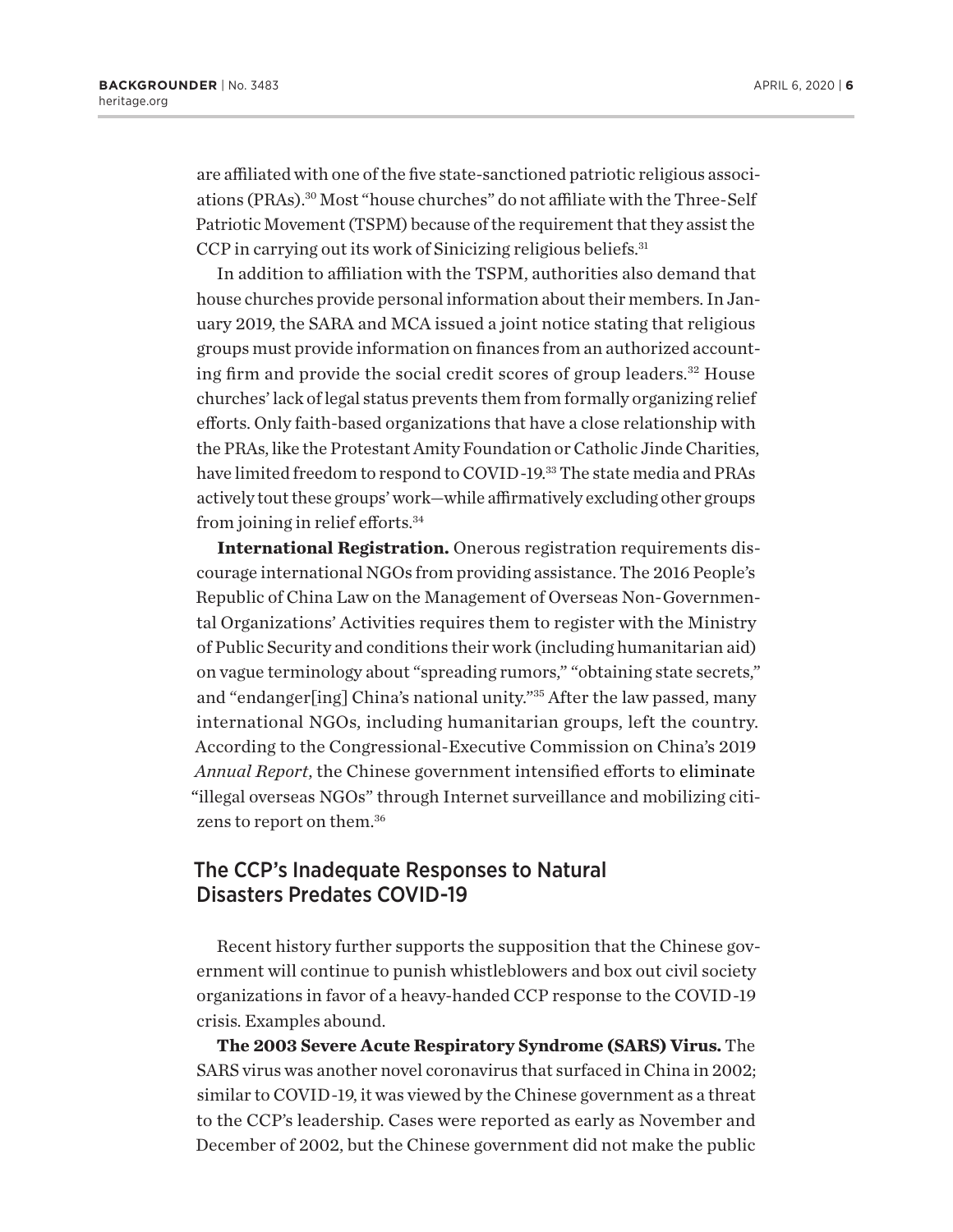aware of the disease until February 2003—and the international community did not become aware of the *extent* of the disease until April 2003, when whistleblower, Dr. Jiang Yanyong, released a letter to international media.<sup>37</sup>

Like with COVID-19, whistleblowers were quickly silenced. Dr. Jiang was the chief physician at a Beijing hospital and a senior member of the Communist Party. His leaked letter revealed that six people had already died, and another 60 were infected with the virus.38 It also led to the resignations of the Minister of Public Health and the mayor of Beijing.<sup>39</sup> Some public health experts credit his open letter to the media with helping to contain the virus and prevent a pandemic. The government has intermittently detained Dr. Jiang, who has been under house arrest, most recently since April 2019, after he reiterated his calls for the CCP to admit responsibility for the crimes he bore witness to in Tiananmen Square in 1989.40

By Chinese law, it is illegal for any entity other than the Ministry of Health to break the news about a health-related issue. The Implementing Regulations of the Law of the People's Republic of China on Guarding State Secrets actually classifies such information as a state secret.<sup>41</sup> According to Jennifer Bouey at Rand Corporation, this law, coupled with China's lack of a center for disease control (at the time) or a reporting mechanism for health crises, contributed to the lack of information about the SARS epidemic.42

The Chinese government's response to COVID-19 leaves the impression that history is, in fact, repeating itself. Apart from some notable improvements in the Chinese government's response to COVID-19, such as its reporting about the disease more quickly and its decision to share COVID-19's gene sequencing with the international community,<sup>43</sup> the Chinese government's suppression of civil society is almost a copy-paste of the PRC's response to SARS.

**The 2008 Wenchuan Earthquake and 2010 Qinghai Earthquake.** When the eighteenth-deadliest earthquake in recorded history hit the Southwestern city of Wenchuan, killing more than 70,000 people, there was an unprecedented outpouring of grassroots citizen support.44 Both local religious congregations and congregations from other parts of China sent volunteers and delivered financial aid and supplies. Then-President Hu Jintao faced strong criticism for his mishandling of the earthquake's aftermath.45 After a brief period of freedom, the Politburo Standing Committee (the top leadership of the CCP) member and former Minister of Public Security Zhou Yongkang urged the local government to "maintain stability," and they limited the grassroots groups' ability to provide aid.46Two years later when a strong earthquake hit Qinghai province, the government required all donations to be handed over to local officials, causing what has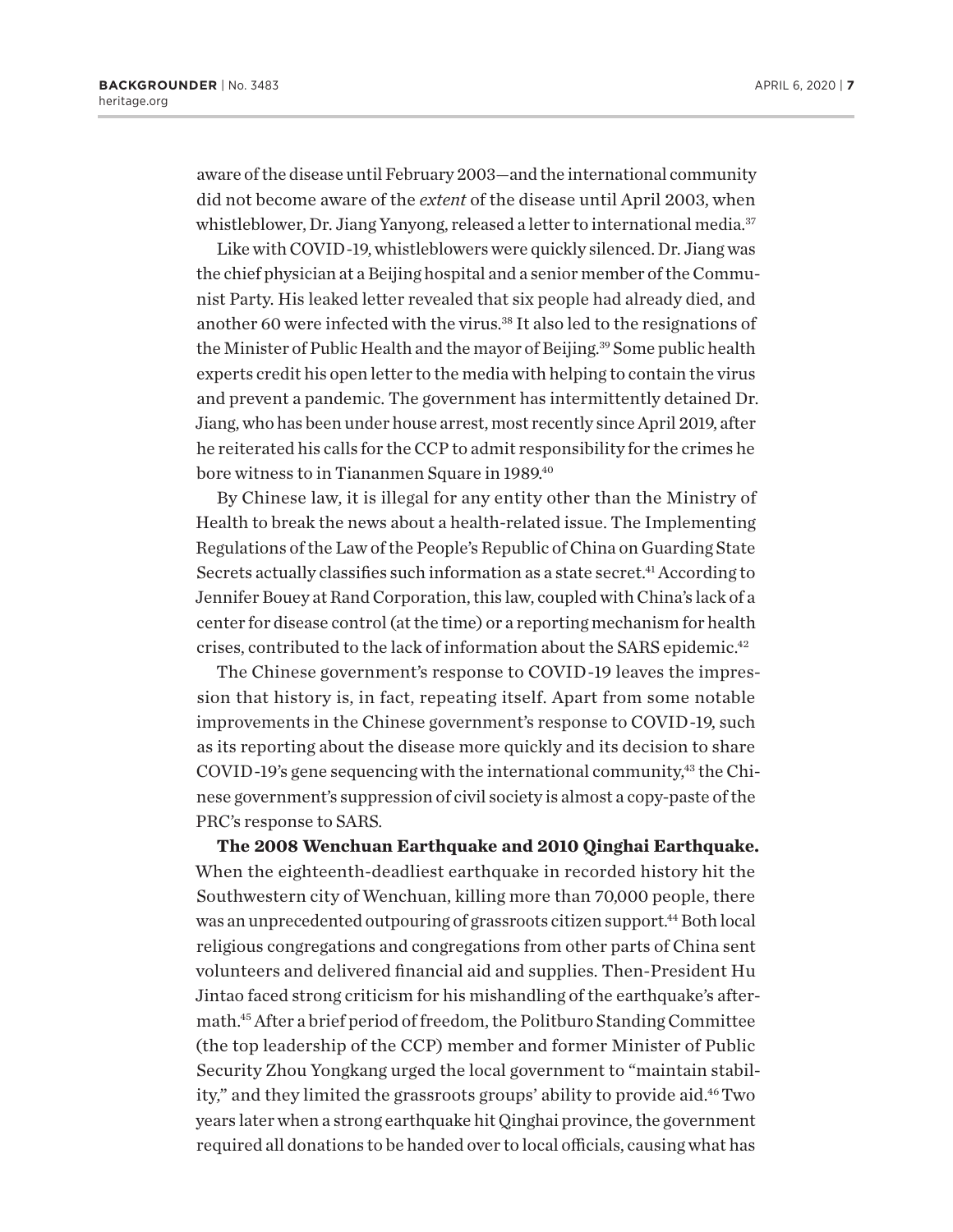been described as the "Death of Charity."47 Since then, there has been no comparable level of civil society response to a disaster.

Although responding to earthquakes is different than responding to a pandemic, they pose similar challenges to Chinese political leaders. Floods, earthquakes, and pestilence were once viewed as signs that an emperor had lost the "mandate of heaven." Today, they are seen as a direct reflection of the regime's broader fitness for governing. Rebecca Lee, a law professor at the University of Hong Kong, wrote that natural disasters—and the Wenchuan earthquake in particular—"brought the shortcomings of the bureaucratic government starkly into focus, creating the opportunity, and indeed the necessity, for the charitable sector to thrive."48

Today, COVID-19 poses an unprecedented threat to President Xi Jinping's legitimacy. His government has gone into crisis management mode, with videos of him greeting hospital workers while wearing a face mask and relentless praise from state media seemingly doing little to stem the people's criticism.49 Until that point, President Xi had been absent from media and the public for several weeks.

The Chinese government's impulse to centralize is simple: It wants the CCP to be seen as the sole provider for its people. If carried out successfully, the Chinese government's response to COVID-19 enhances the legitimacy of President Xi and the CCP's leadership. On the flipside, however, a failure to successfully contain the virus poses a serious threat to the Chinese government's legitimacy—which is why control has been so tight during the crisis.

## Why Civil Society Should Be Permitted to Respond to the Coronavirus

In free societies, the "little platoons"—charitable organizations—are often the first to show up and the last to leave in a crisis. A shining light among those little platoons are FBOs. There are at least three types of faithbased organizations: (1) congregations; (2) national networks, which include national denominations, their social service arms (for example, Catholic Charities), and networks of related organizations (such as the YMCA and YWCA); and (3) freestanding service organizations, which are incorporated separately from congregations and national networks.<sup>50</sup>

The unique strengths of faith-based organizations include a high level of public trust, ability to build the capacity of local leaders, access to human and financial capital, a holistic view of service, roots in local communities, and a higher calling that creates tenacity.<sup>51</sup> In a pandemic, faith-based organizations can augment the work of other civil society organizations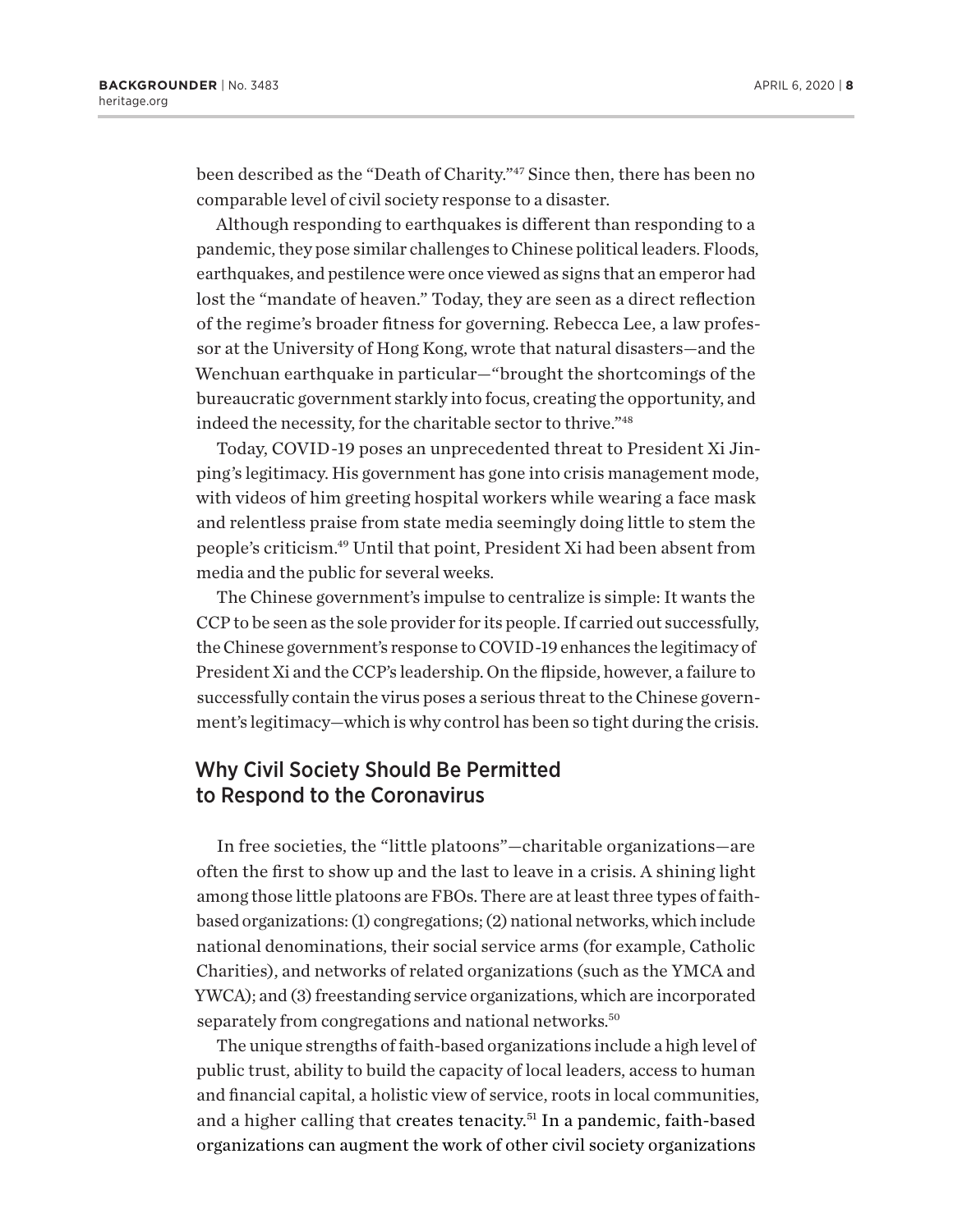by providing access to food, medical care (through faith-based hospitals), and social and economic support. A 2003 analysis of a World Bank survey found that "no other organisations are more firmly rooted or have better networks in poor communities than the religious ones."52

In the U.S., both federal and state governments have long-standing relationships with FBOs. President George W. Bush created offices of faithbased and community initiatives at the White House and in federal agencies to coordinate the government's efforts to incorporate FBOs into the U.S.'s broader efforts to supply aid domestically and abroad.<sup>53</sup> American religious institutions, such as universities, charities, and health systems, have a \$303 billion socio-economic impact annually.<sup>54</sup>

Among FBOs are a nation's religiously affiliated medical networks. In America, 17 percent of hospitals are faith-based.<sup>55</sup> One in every six beds is at a Catholic hospital.56 Advent Health (sponsored by the Seventh-Day Adventist Church) operates one of the largest nonprofit health systems in the nation and serves more than 5 million patients annually.<sup>57</sup> America's capacity to treat infectious diseases would be significantly reduced without their existence.

In stark contrast, the Chinese government's politicized registration requirements and draconian restrictions have prevented FBOs from developing the capacity and receiving the necessary training to provide aid in a professional manner, as they do in other countries. Before the Communist Revolution in 1949, missionary hospitals provided the most advanced treatments for the sick. Of the 500 hospitals in China in 1931, 235 were run by Protestant missions and 10 by Catholic missions.58 The mission hospitals accounted for 61 percent of Western-trained doctors, 32 percent of nurses, and 50 percent of medical schools.<sup>59</sup> Although religious denominations opened the first modern clinics and hospitals and launched modern medical education in China, the CCP now excludes both "non-patriotic" international and domestic religious communities from health care.

While the response to a pandemic should be primarily government-led, civil society can fill in the gaps where governments cannot. In China it is hard to envision what a robust civil society response to COVID-19 would look like precisely because these little platoons are largely absent from the landscape due to poor Chinese government laws and policies that fail to put the good of Chinese citizens above the desire for the CCP's power and control.

FBOs' development has been stunted, despite the massive growth of faith in China. According to the CCP's own estimate, there are at least 200 million religious believers in the country whose total population is estimated at  $1.4$  billion.<sup>60</sup>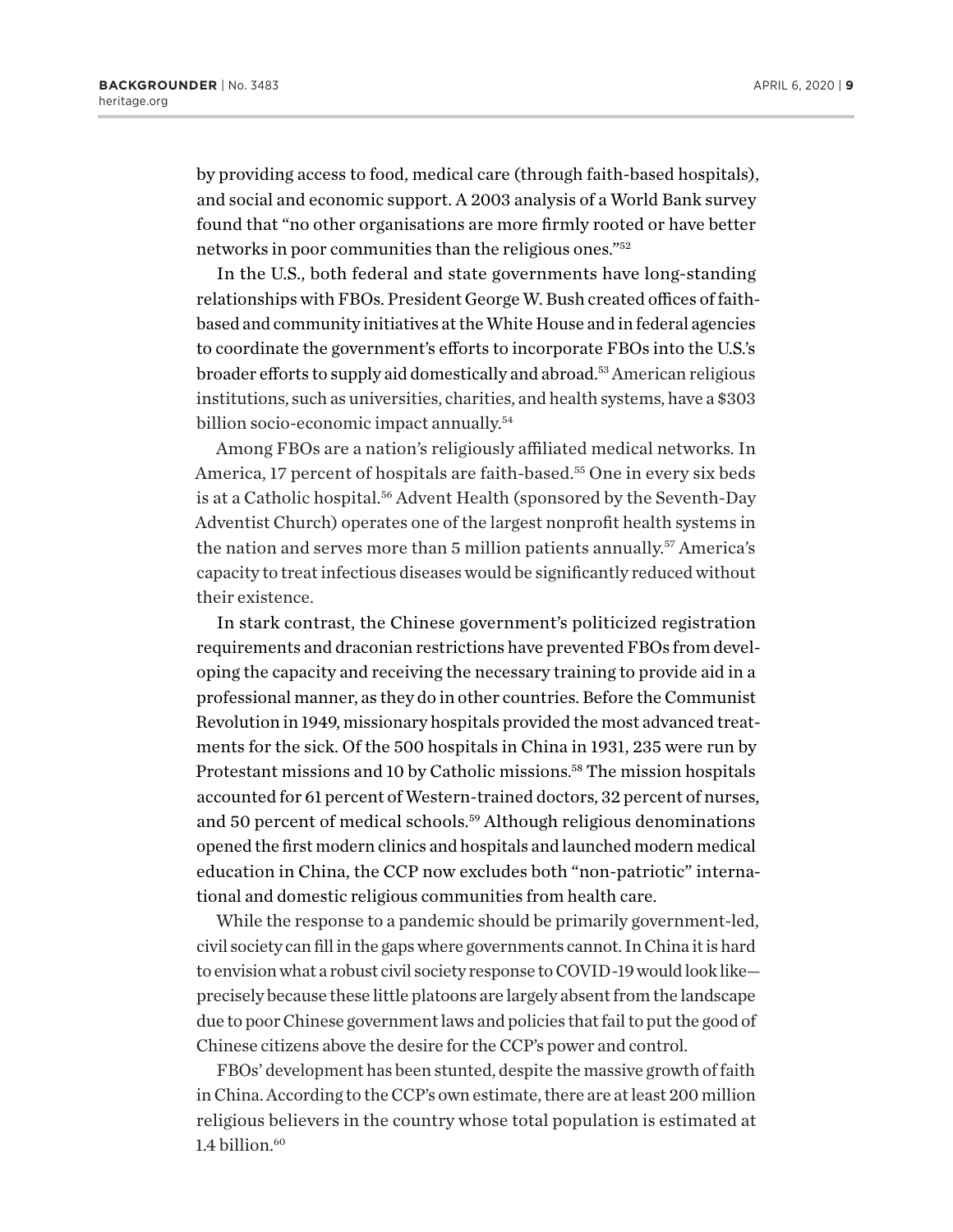heritage.org

In a country with hundreds of millions of religious believers there are fewer than a handful of legally registered FBOs, like Amity Foundation and Jinde Charities. Forced underground by the requirement of loyalty to the CCP through affiliation with a PRA and registration with the local religious affairs bureau, the majority of religious believers seek to perform good deeds without attracting the ire of a government that wants to be seen as the sole source of help.

Nevertheless, there are prominent examples of faith-based groups stepping up in the midst of humanitarian crises in China—oftentimes only to be later shut down. One such example was Early Rain Covenant Church, formerly run by Pastor Wang Yi. His church offered aid to earthquake victims and advocated on behalf of parents whose children died when their schools collapsed on them during the 2008 earthquake. Ten years after the earthquake, police arrested Pastor Wang Yi and 200 members of the Early Rain Covenant Church when they were preparing to hold a memorial service for the victims of the earthquake.<sup>61</sup>

In spite of these restrictions and crackdowns, religious communities and individuals are determined to help. The patriotic religious associations have stepped in with financial assistance equivalent to more than \$30 million.<sup>62</sup> But after seven house churches in Beijing donated \$10,000 in face masks and disinfectants to the people of Wuhan, police called their leaders in for questioning.63

Reverend Huang Lei, a Wuhan church leader, believes that local officials rejected donations out of fear of angering Beijing officials who would accuse them of cooperating with "illegal organizations." He said, "In China, the government likes to control all channels for donating money…. They don't like civil society to participate, and especially not faith-based organizations."64 Another pastor in Wuhan expressed the church's desire for peaceful coexistence with the government: "We are to seek peace for this city, peace for those who are afflicted with this illness, peace for the medical personnel struggling on the front lines, and peace for every government official at every level."65

### How the U.S. Government Should Respond to the Coronavirus

In a public health crisis, governments need to show their citizens strong leadership and a well-thought-out plan of action. That plan of action should include appropriate civil society responses, and even partnerships between the government and civil society actors. China's history of violating human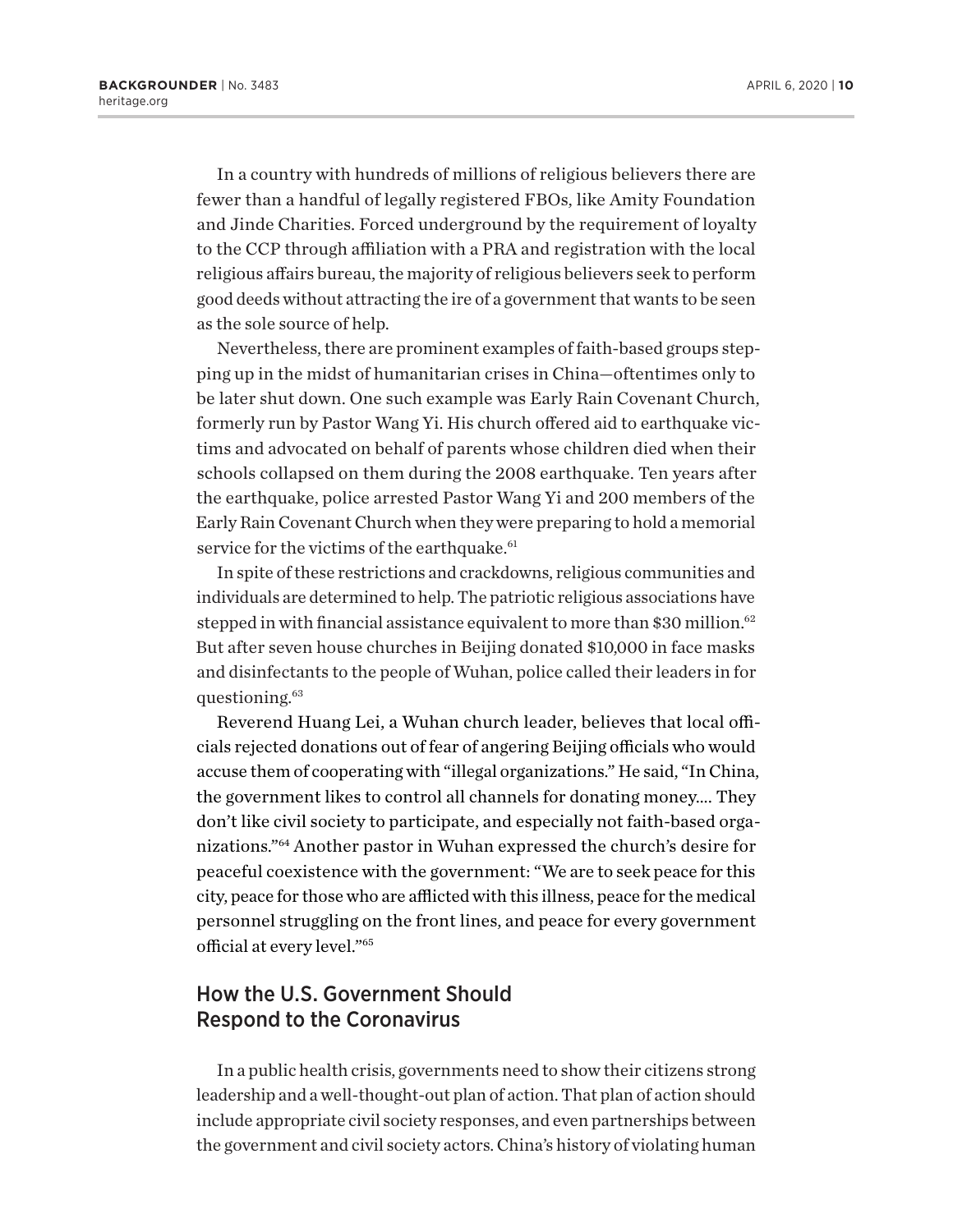rights norms and suppressing civil society to centralize control in order to shore up its own legitimacy has exacerbated the harms of natural disasters and infectious diseases.

China should relax restrictions that sideline domestic civil society organizations and allow them to build capacity so they can respond when possible to alleviate suffering. China should also allow international humanitarian aid organizations to register without imposing onerous political requirements on them so they can respond to crises and help build the capacity of Chinese civil society.

The U.S. obviously does not have the power to direct the Chinese government response to crises like COVID-19. It should, however, seek to create greater space for civil society to organize and operate. As the top government donor—having donated nearly \$1.3 billion in aid to assist in the alleviation of COVID-19 as of March 10, 2020<sup>66</sup>—the U.S. should press the Chinese government to improve access for international humanitarian aid and to expand freedom for domestic humanitarian groups to contribute to the response to this and future crises.

Specifically, the U.S. government should:

- **Press the Chinese government to permit non-government-affiliated civil society organizations, including faith-based organizations, to operate.** There should be no question that the U.S. will continue to provide assistance in the midst of the coronavirus crisis, but it should use any leverage gained through its generous donations to press for access for faith-based and secular NGOs, as well as for international humanitarian organizations. More specifically, it should press the Chinese government to lift the political requirements involved in NGO registration as mandated by the Ministry of Civil Affairs and Ministry of Public Security, including sponsorship by a government entity. The U.S. should also press China to eliminate the requirement that all faith-based NGOs register with a religious affairs bureau and be affiliated with one of the five Patriotic Religious Associations, which are in essence an extension of the CCP.
- <sup>l</sup> **Raise China's severe human rights track record in interactions with the Chinese government.** The U.S. should continue to condemn, in no uncertain terms, the Chinese government's restrictions on freedom of speech, freedom of association, and freedom of religion, especially as they relate to COVID-19. It should also condemn reports of arbitrary detention and forced disappearances that are anecdotally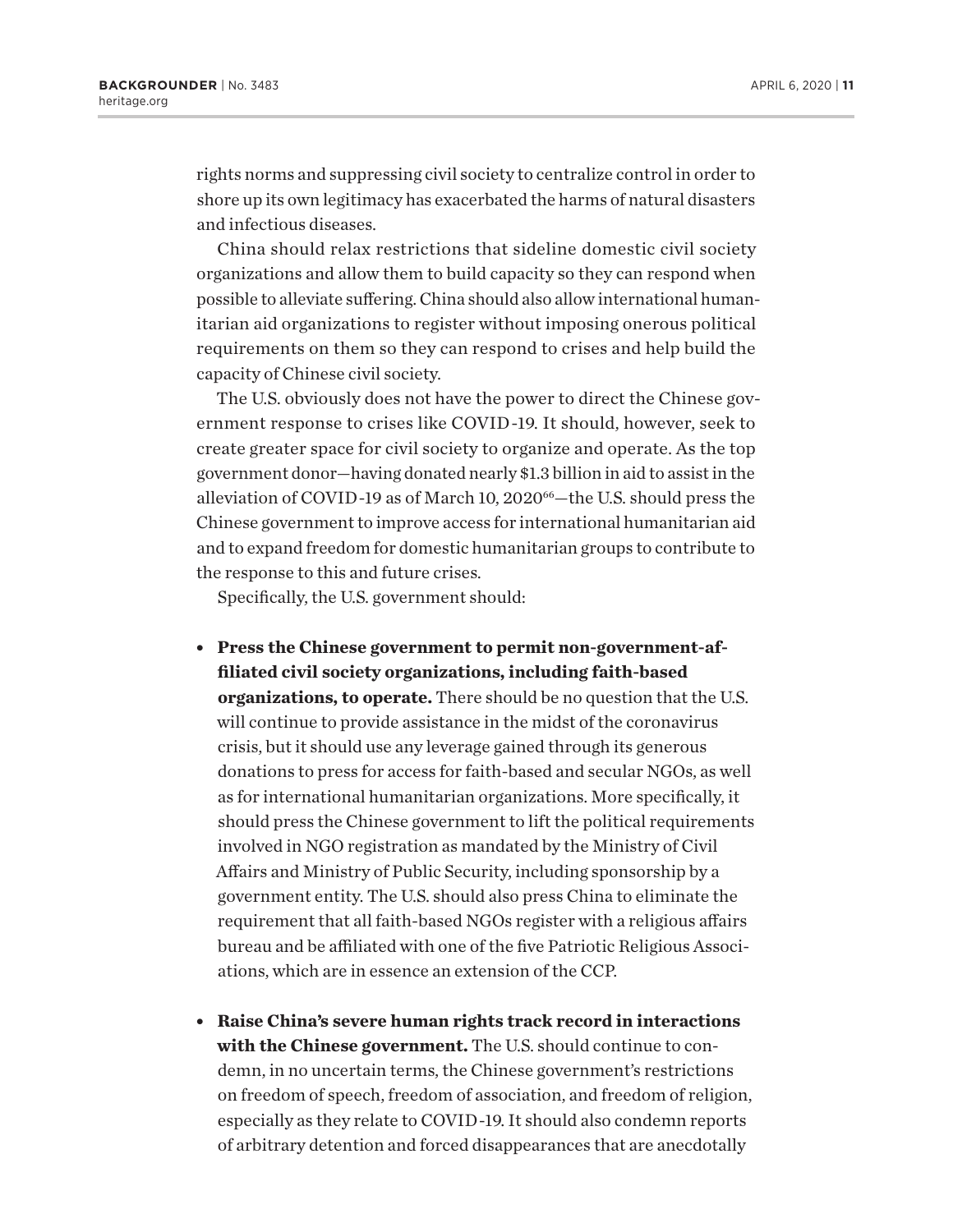beginning to surface in the midst of COVID-19. Restrictions on religious freedom should be raised at the Ministerial to Advance Religious Freedom, slated to take place in Poland in July. The U.S. should also find other forums to raise concerns over restrictions on civil society and fundamental human rights and press the Chinese government to reform these practices.

- **Press the Chinese government to permit access to the country for the CDC to respond to COVID-19.** Granting the CDC access in China would ensure that the U.S. government could best assist China in the midst of the COVID-19 crisis by examining data on cases caused by contact with individuals who did not present any signs of the illness. This could provide key insights into how the disease is spread and how dangerous it is.67 The CDC is on the front lines of the U.S. response to the crisis and having access to China may help them better fulfill their mission of safeguarding the health not only of Americans, but also of those around the globe infected with coronavirus.
- <sup>l</sup> **Sanction officials and entities under Global Magnitsky for their violations of religious freedom and other human rights.** The Chinese government continues to engage in severe restrictions on religious freedom that are partly conveyed through the draconian way in which Chinese authorities have restricted the engagement of faithbased NGOs in responding to the coronavirus. While Chinese officials are unlikely to be sanctioned exclusively for impeding humanitarian access during the coronavirus, when coupled with Chinese official's severe track record of religious freedom violations, there may be a case to be made for sanctioning them. Global Magnitsky sanctions authorities permit the U.S. Treasury Department to designate individuals on human rights and corruption grounds.<sup>68</sup> Violating religious freedom qualifies under Global Magnitsky guidelines—and the U.S. government should consider making more active use of these authorities to respond to broader threats to religious freedom transpiring in China today.

#### Conclusion

As the world continues to grapple with the life-threatening effects of COVID-19, the U.S. government should use its influence to urge the Chinese government to expand freedom for both secular and religious civil society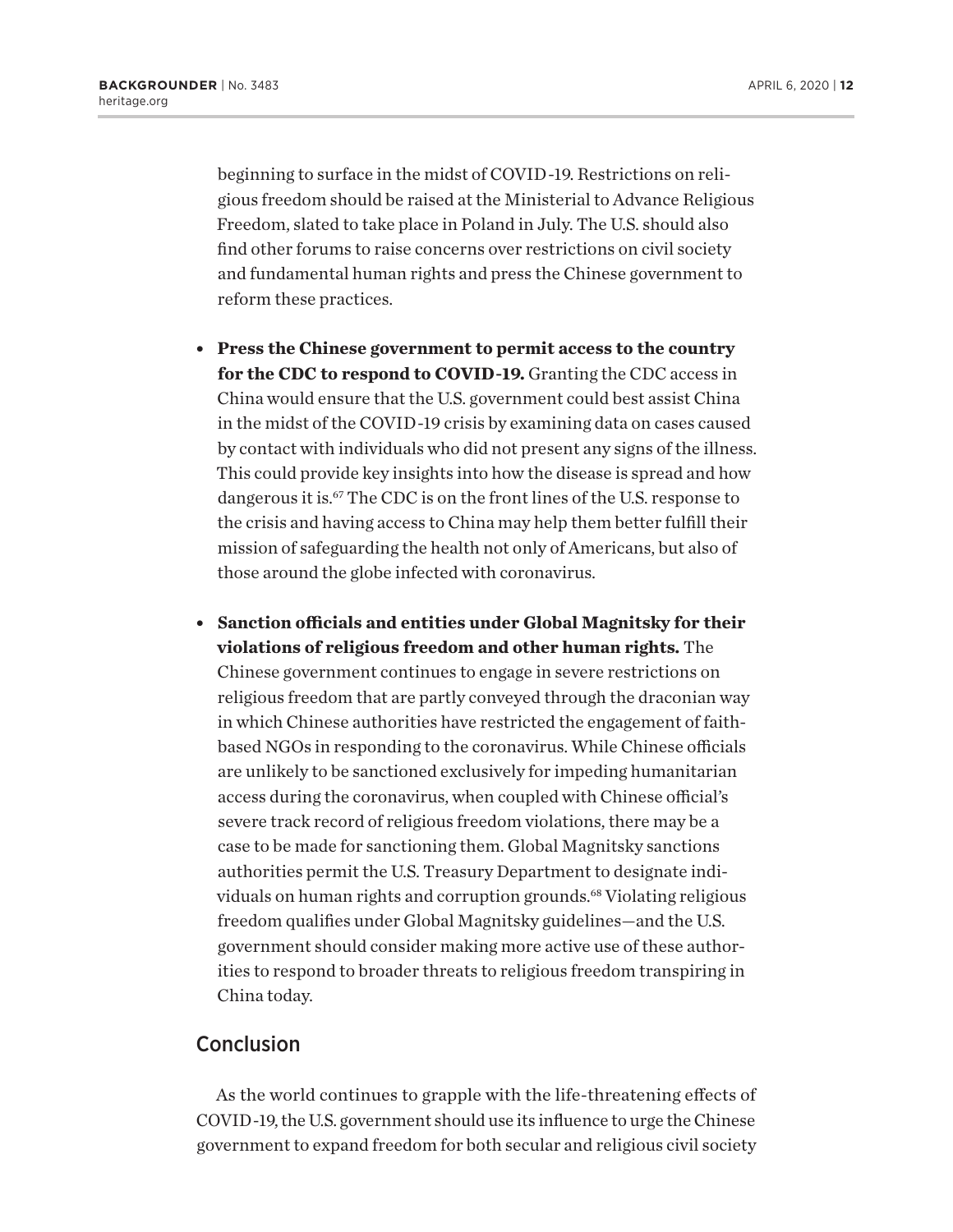organizations and allow them to contribute their considerable assets to bear on crisis management. The growth of both the charitable and religious impulses among the Chinese people can provide tremendous benefits to civil society, especially in times of crisis.

But by silencing whistleblowers and sidelining charitable service, the Chinese government exacerbated the human toll of SARS, earthquakes and now COVID-19. The Chinese people are clamoring for the government to allow greater freedom for doctors and citizen journalists to respond to COVID-19—not because they desire to overthrow the government, but because they are *desperate* to obtain life-saving information. Meanwhile, as the Chinese government criticizes the international community for not offering enough medical supplies and donations, it is simultaneously preventing its own people from meeting each other's needs.

When Dr. Jiang Yanyong was recognized with an international award for his role in preventing SARS from becoming a global pandemic, he said, "I am a doctor. If I see a human life at stake, I will intervene."69 Today, many Chinese citizens share Dr. Jiang's desire to preserve human life. As the Chinese government seeks to demonstrate that it can govern well and meet the challenges that this crisis presents, it can do so by embracing a greater role for its own people.

**Olivia Enos** is a Senior Policy Analyst in the Asian Studies Center, of the Kathryn and Shelby Cullom Davis Institute for National Security and Foreign Policy, at The Heritage Foundation.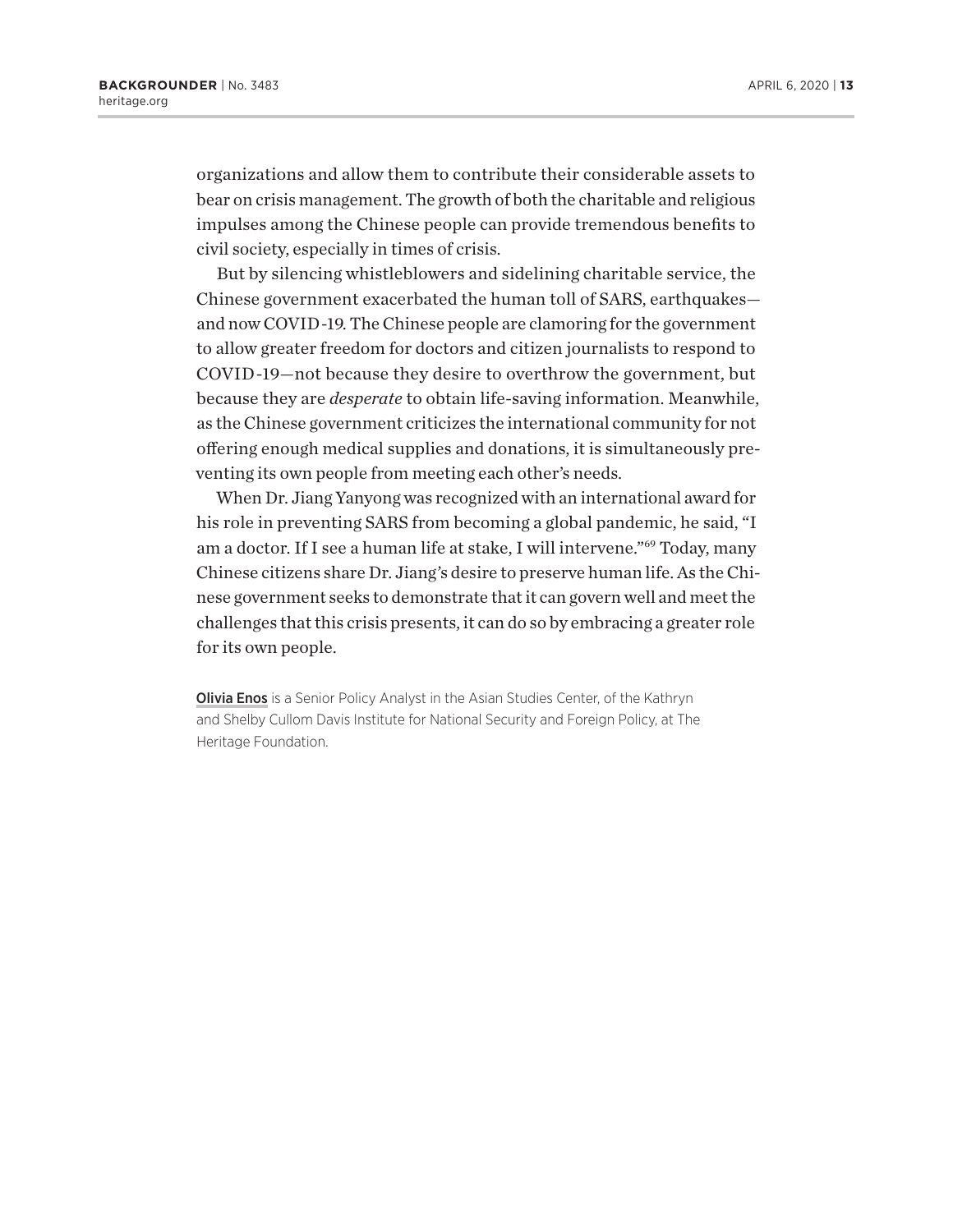# **Endnotes**

- 1. Johns Hopkins University, "Coronavirus Resource Center," https://coronavirus.jhu.edu/map.html (accessed April 6, 2020).
- 2. Sam Meredith, Saheli Roy Choudhury, Christine Wang, and Weizhen Tan, "Coronavirus: New Zealand, Nigeria Report First Cases, China's Death Toll Over 2,700," CNBC, February 27, 2020, https://www.cnbc.com/2020/02/28/coronavirus-latest-updates-china-hubei-south-korea.html (accessed March 23, 2020).
- 3. Kathryn Reid, "2014 Ebola Virus Outbreak: Facts, FAQs, and How to Help," World Vision, updated July 30, 2019, https://www.worldvision.org/ health-news-stories/2014-ebola-virus-outbreak-facts (accessed March 23, 2020), and "16 Organizations That Are Working to End Ebola in West Africa," Global Citizen, November 6, 2014, https://www.globalcitizen.org/en/content/16-organizations-that-are-working-to-end-ebola-in/ (accessed March 24, 2020).
- 4. "The Doctors: The Ebola Fighters in Their Own Words," *Time*, December 10, 2014, https://time.com/time-person-of-the-year-ebola-doctors/ (accessed March 23, 2020).
- 5. "CARE Prepares COVID-19 Response Working Closely with Vulnerable Communities," March 11, 2020, https://www.care.org/newsroom/press/ press-releases/care-prepares-covid-19-response-working-closely-vulnerable-communities (accessed March 24, 2020); "Samaritan's Purse Airlifts Field Hospital to Italy," Samaritan's Purse, March 17, 2020, https://www.samaritanspurse.org/article/samaritans-purse-airlifts-field-hospital-to-italy/ (accessed March 24, 2020); and "Coronavirus: What Is MSF Doing?" Doctors Without Borders/Medecins Sans Frontiers, March 16, 2020, https://msf.org. au/article/stories-patients-staff/coronavirus-what-msf-doing (accessed March 24, 2020).
- 6. "Dictatorships Are Making the Coronavirus Outbreak Worse," *Wired*, March 2, 2020, https://www.wired.com/story/opinion-dictatorships-are-makingthe-coronavirus-outbreak-worse/?fbclid=IwAR1PzmRG-Ts5PgWxhYmjK91Cxer-09ZzRmz5L94EDSDyApJiE9B8ANflZMg (accessed March 12, 2020).
- 7. Kellie Moss, "Donor Funding for the Global Novel Coronavirus Response," KFF, https://www.kff.org/global-health-policy/issue-brief/donor-funding-forthe-global-novel-coronavirus-response/ (accessed March 24, 2020).
- 8. Joel Gehrke, "'The Key Point Is Freedom of Speech': Coronavirus Sparks Backlash Against Chinese Communist Party," *Washington Examiner*, February 13, 2020, https://www.washingtonexaminer.com/policy/defense-national-security/the-key-point-is-freedom-of-speech-coronavirus-sparks-backlashagainst-chinese-communist-party (accessed March 12, 2020).
- 9. Chao Deng and Josh Chin, "Chinese Doctor Who Issued Early Warning on Virus Dies," *The Wall Street Journal*, February 7, 2020, https://www.wsj.com/ articles/chinese-doctor-who-issued-early-warning-on-virus-dies-11581019816 (accessed March 12, 2020).
- 10. "China Silences Coronavirus Online," ChinaAid, February 4, 2020, https://www.chinaaid.org/2020/02/china-silences-coronavirus.html (accessed March 24, 2020).
- 11. "Coronavirus: Why Have Two Reporters in Wuhan Disappeared?" BBC News, February 14, 2020, https://www.bbc.co.uk/news/world-asiachina-51486106 (accessed March 24, 2020); "Lawyer Vanishes in Wuhan," ChinaAid, February 10, 2020, https://www.chinaaid.org/2020/02/lawyervanishes-in-wuhan.html (accessed March 24, 2020); Vivian Wang, "They Documented the Coronavirus in Wuhan. Then They Vanished.," *The New York Times*, February 21, 2020, https://www.nytimes.com/2020/02/14/business/wuhan-coronavirus-journalists.html (accessed March 12, 2020); and Lily Kuo, "They're Chasing Me': The Journalist Who Wouldn't Stay Quiet on Covid-19," *The Guardian*, March 1, 2020, https://www.theguardian.com/ world/2020/mar/01/li-zehuajournalist-wouldnt-stay-quiet-covid-19-coronavirus (accessed March 12, 2020).
- 12. Jane Li, "'I Have Seen Bodies': A Chinese Citizen Journalist Reports on the Coronavirus From Wuhan," Quartz, February 6, 2020, https:// qz.com/1798077/wuhan-virus-chinese-citizen-journalist-reports-from-quarantine-zone/ (accessed March 24, 2020).
- 13. "China Harasses Citizens for Reporting on Coronavirus," ChinaAid, March 4, 2020, https://www.chinaaid.org/2020/03/china-harasses-citizens-forreporting.html (accessed March 24, 2020).
- 14. Ibid.
- 15. "China: Respect Rights in Coronavirus Response," Human Rights Watch, January 30, 2020, https://www.hrw.org/news/2020/01/30/china-respectrights-coronavirus-response# (accessed March 12, 2020).
- 16. "China Is Using Coronavirus to Boost Its Dystopian Social Credit System," *Wired*, March 3, 2020, https://www.wired.co.uk/article/china-social-creditcoronavirus (accessed March 12, 2020); Tracy You, "China Uses Its Social Credit System to Punish People Who Lie About Their Health Condition and Travel History to Avoid Coronavirus Quarantine," *Daily Mail*, February 12, 2020, https://www.dailymail.co.uk/news/article-7995869/Chinas-social-creditblacklists-nine-suspected-coronavirus-patients.html (accessed March 12, 2020); and "Hiding Your Coronavirus History Can Give You Bad Social Credit," *South China Morning Post*, https://www.scmp.com/tech/article/3049568/hiding-your-coronavirus-history-can-give-you-bad-social-credit (accessed February 7, 2020).
- 17. Melinda Liu, "How Do You Keep China's Economy Running With 750 Million in Quarantine?" *Foreign Policy*, February 24, 2020, https://foreignpolicy. com/2020/02/24/xi-jinping-coronavirus-china-covid-19-quarantine/ (accessed March 24, 2020).
- 18. Paul Mozur, Raymond Zhong, and Arron Krolik, "In Coronavirus Fight, China Gives Citizens a Color Code, With Red Flags," *The New York Times*, March 1, 2020, https://www.nytimes.com/2020/03/01/business/china-coronavirus-surveillance.html (accessed March 12, 2020).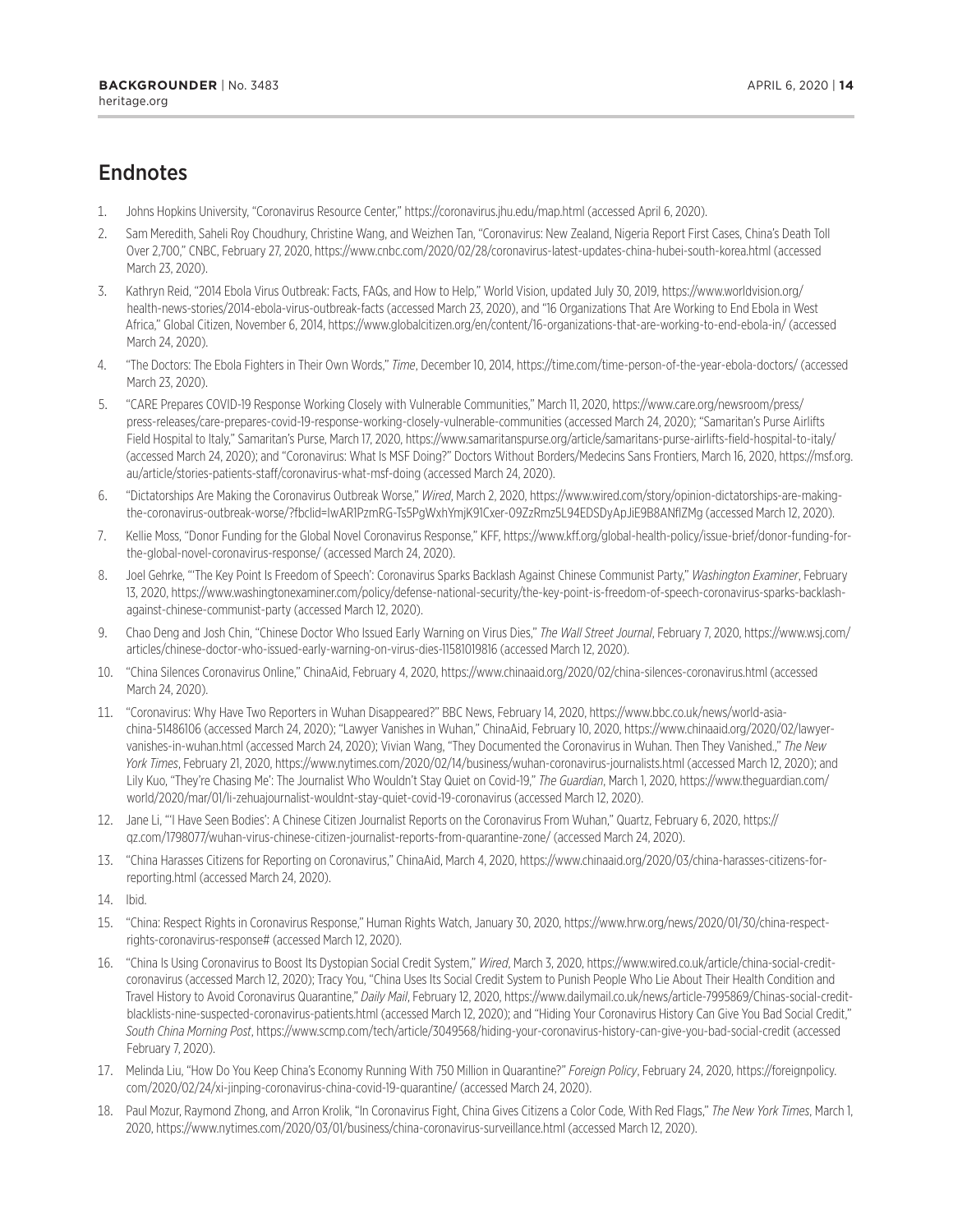- 19. Mozur, "In Coronavirus Fight, China Gives Citizens a Color Code, With Red Flags."
- 20. Minyvonee Burke, Suzanne Ciechalski, Leou Chen, and Dawn Liu, "Video Appears to Show People in China Forcibly Taken for Quarantine Over Coronavirus," MSN, February 8, 2020, https://www.msn.com/en-us/news/world/video-appears-to-show-people-in-china-forcibly-taken-forquarantine-over-coronavirus/ar-BBZNsw2 (accessed March 24, 2020).
- 21. Chas Danner, "Watch Drones Scold Civilians for Not Wearing Masks in China," *New York Magazine*, January 31, 2020, https://nymag.com/ intelligencer/2020/01/coronavirus-watch-drones-scold-maskless-civilians-in-china.html (accessed March 24, 2020), and "Man Uses Drone to Persuade Villagers to Wear Masks in China," *South China Morning Post*, https://www.youtube.com/watch?v=--nN7k0Rc9U (accessed March 12, 2020).
- 22. Olivia Enos, "Responding to the Crisis in Xinjiang," Heritage Foundation *Backgrounder* No. 3416, June 7, 2019, https://www.heritage.org/asia/report/ responding-the-crisis-xinjiang.
- 23. China Development Brief, "CBD's Translation of the Charity Law of the People's Republic of China," April 15, 2016, http://www.chinadevelopmentbrief. cn/articles/the-charity-law-of-the-peoples-republic-of-china/ (accessed March 24, 2020).
- 24. Congressional-Executive Commission on China, *Annual Report 2015*, October 8, 2015, pp. 223–236, https://www.cecc.gov/publications/annualreports/2015-annual-report (accessed March 24, 2020).
- 25. Xinhua, "China Shuts Down Illegal Social Organizations' Websites," *China Daily*, May 7, 2019, http://www.chinadaily.com.cn/a/201905/07/ WS5cd16706a3104842260ba592.html (accessed March 26, 2020).
- 26. Julia Hollingsworth and Natalie Thomas, "China's Red Cross Is Under Fire for Not Getting Supplies to Hospitals Fighting Coronavirus. That's a Problem for the Government," CNN, February 6, 2020, https://www.cnn.com/2020/02/06/asia/red-cross-china-donations-intl-hnk/index.html (accessed March 26, 2020).
- 27. Celia Hatton, "China's Red Cross Fights to Win Back Trust," BBC, April 22, 2013, https://www.bbc.com/news/world-asia-china-22244339 (accessed March 24, 2020).
- 28. Li Yuan, "In Coronavirus Fight, China Sidelines an Ally: Its Own People," *The New York Times*, February 18, 2020, https://www.nytimes. com/2020/02/18/business/china-coronavirus-charity-supplies.html (accessed March 24, 2020).
- 29. News release, "China Revises Regulation on Religious Affairs," State Council of the People's Republic of China, September 7, 2017, http://english.gov.cn/ policies/latest\_releases/2017/09/07/content\_281475842719170.htm (accessed May 22, 2019).
- 30. Global Legal Research Center, "China: Religion and Law, Library of Congress," Law Library of Congress *Report* for Department of Justice, LL File No. 2018-016324, June 2018, https://www.justice.gov/eoir/page/file/1068681/download (accessed March 24, 2020).
- 31. "Why We Won't Join the Three-Self Patriotic Association," ChinaAid, June 6, 2011, https://www.chinaaid.org/2011/06/why-we-wont-join-three-selfpatriotic.html (accessed March 24, 2020).
- 32. Congressional-Executive Commission on China, *Annual Report 2019*, November 18, 2019, p. 6 (citing Ministry of Civil Affairs and State Administration of Religious Affairs Circular Regarding the Application Items for Legal Persons Registering Religious Venue), https://www.cecc.gov/sites/ chinacommission.house.gov/files/CECC%202019%20Annual%20Report.pdf (accessed March 24, 2020) .
- 33. "Amity Joins Hands with Chinese Churches to Fight COVID-19," Amity Foundation, February 27, 2020, https://www.amityfoundation.org/eng/amityjoins-hands-chinese-churches-fight-covid-19 (accessed March 24, 2020), and "Catholics Provide Pastoral, Physical Aid in the Face of Coronavirus," Catholic News Agency, February 17, 2020, https://www.catholicnewsagency.com/news/catholics-provide-pastoral-physical-aid-in-the-face-ofcoronavirus-35173 (accessed March 24, 2020).
- 34. National Committee of Three Self-Patriotic Movement of the Protestant Churches in China, "Overseas Churches and Christian Organisations Send Messages of Support: We Concern the COVID-19 Outbreak in China and Pray for the People," February 24, 2020, http://en.ccctspm.org/newsinfo/13188 (accessed March 24, 2020).
- 35. "The China NGO Project: Fact Sheet on China's Foreign NGO Law," China File, November 1, 2017, https://www.chinafile.com/ngo/latest/fact-sheetchinas-foreign-ngo-law (accessed March 24, 2020).
- 36. Congressional-Executive Commission on China, *Annual Report 2019*, p. 220.
- 37. Jennifer Bouey, "From SARS to 2019-Coronavirus (nCoV): U.S.–China Collaborations on Pandemic Response," testimony before the Subcommittee on Asia, the Pacific, and Nonproliferation, Committee on Foreign Affairs, U.S. House of Representatives, February 5, 2020, https://www.rand.org/content/dam/rand/ pubs/testimonies/CT500/CT523/RAND\_CT523.pdf (accessed March 12, 2020), and Matt Pottinger, "Outraged Surgeon Forces China to Swallow a Dose of the Truth," *The Wall Street Journal*, April 22, 2003, https://www.wsj.com/articles/SB105097464285708600 (accessed March 12, 2020).
- 38. Don Weinland, "Tale of Two Doctors Reveals How China Controls the Narrative," *Financial Times*, February 3, 2020, https://www.ft.com/content/ cf59b132-43d7-11ea-a43a-c4b328d9061c (accessed March 24, 2020).
- 39. Joseph Kahn, "China Hero Doctor Who Exposed SARS Cover-Up Barred U.S. Trip for Rights Award," China View, July 13, 2007, https://chinaview. wordpress.com/category/people/doctor/jiang-yanyong/ (accessed March 24, 2020).
- 40. Adam Nelson, "Authoritarianism Is a Public Health Risk," The Hill, March 23, 2020, https://thehill.com/opinion/healthcare/484190-authoritarianismis-a-public-health-risk (accessed March 24, 2020); Verna Yu, "Doctor Who Exposed SARS Cover-up Is Under House Arrest in China, Family Confirms," *The Guardian*, February 9, 2020, https://www.theguardian.com/world/2020/feb/09/sars-whistleblower-doctor-under-house-arrest-in-china-familyconfirms-jiang-yangyong (accessed March 24, 2020); and Weinland, "Tale of Two Doctors Reveals How China Controls the Narrative."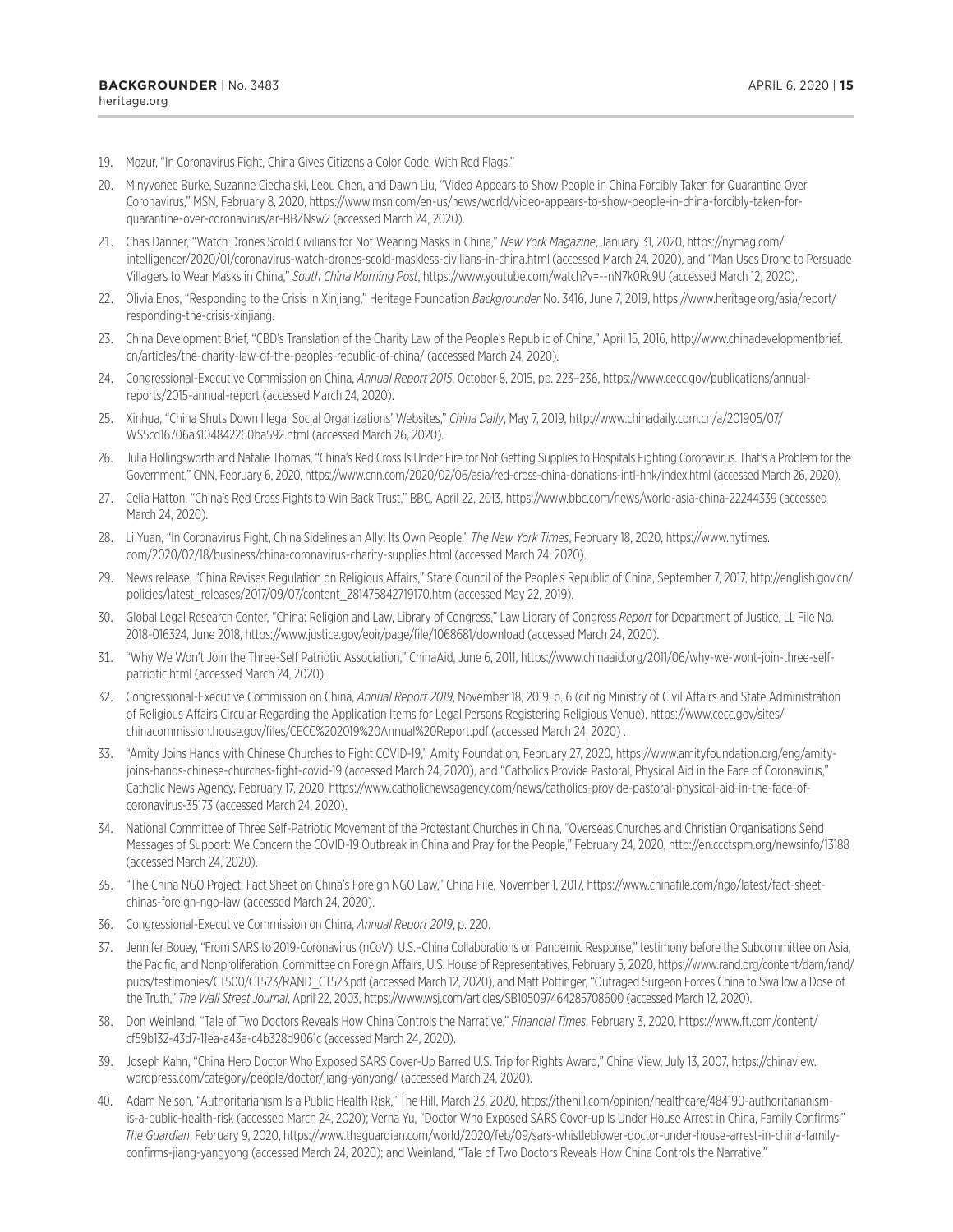- 41. Bouey, "From SARS to 2019-Coronavirus (nCoV): U.S.–China Collaborations on Pandemic Response."
- 42. Ibid.
- 43. Institut Pasteur, "Whole Genome of the Wuhan Coronavirus 2019-nCoV, Sequenced," *Science Daily*, January 31, 2020, https://www.sciencedaily.com/ releases/2020/01/200131114748.htm (accessed March 12, 2020).
- 44. Chris Buckley, "China Blocks a Memorial Service to Sichuan Earthquake Victims," *The New York Times*, May 12, 2018, https://www.nytimes. com/2018/05/12/world/asia/china-pastor-detained-sichuan-earthquake.html (accessed March 25, 2020).
- 45. Aaron Yang, *Mandate of Heaven: An Analysis of China's Government Disaster Response and CCP Performance Legitimacy*, 2017, Claremont McKenna College *Senior Thesis*, pp. 40–49, https://scholarship.claremont.edu/cgi/viewcontent.cgi?article=2716&context=cmc\_theses (accessed March 24, 2020).
- 46. Ibid., p. 49. Additional details on crackdown during Wenchuan earthquake: The MCA ordered the abolition of the Chinese House Church Alliance, which had engaged in earthquake relief, on the grounds that they were operating without registration as a social organization. Police disrupted reconstruction activities led by house-church volunteers. Authorities also imposed a sentence of one year of reeducation through labor on a church member who inquired about mishandling of earthquake relief donations and imposed administrative punishments on other church members in connection with their disaster relief activities. Repercussions were even felt in the province of Guangdong by the Liangren Church when police told them to stop gathering after they sent members to assist with earthquake relief.
- 47. Ibid.
- 48. Jillian Kay Melchior, "Charity Begins in China," *Washington Examiner*, December 3, 2012, https://www.washingtonexaminer.com/weekly-standard/ charity-begins-in-china (accessed March 24, 2020).
- 49. James Griffiths, "Xi's Reemergence Shows How Carefully China Is Controlling the Coronavirus Narrative," CNN, February 11, 2020, https://www.cnn. com/2020/02/11/asia/china-virus-xi-jinping-intl-hnk/index.html (accessed March 24, 2020).
- 50. Avis C. Vidal, "Faith-Based Organizations in Community Development," The Urban Institute, August 2001, report prepared for the Office of Policy Development and Research, U.S. Department of Housing and Urban Development, https://www.huduser.gov/portal/publications/faithbased.pdf (accessed March 24, 2020).
- 51. Gerald H. Choa, *"Heal the Sick" Was Their Motto: The Protestant Medical Missionaries in China* (Chinese University Press, 1990), https://books.google. com/books?id=pqnMkfsZWlYC&pg=PA112#v=onepage&q&f=false (accessed March 24, 2020).
- 52. "Aid Without Faith: Is There a Place for Religious NGOs in the 21st Century?" *The Guardian*, January 7, 2015, https://www.theguardian.com/globaldevelopment/2015/jan/07/aid-without-faith-is-there-a-place-for-religious-ngos-in-the-21st-century (accessed March 24, 2020).
- 53. White House, "White House Faith-Based and Community Initiative," https://georgewbush-whitehouse.archives.gov/government/fbci/presidentinitiative.html (accessed March 24, 2020).
- 54. Brian Grim, "Faith By the Numbers: The Socio-Economic Impact of Religion in the U.S.," Faith Counts, September 13, 2016, https://www.youtube.com/ watch?v=iTw0gzn633k (accessed March 24, 2020).
- 55. "Percentage of Faith-Based Hospitals as a Proportion of Total Hospitals in the U.S. From 1995 to 2016," Statista, https://www.statista.com/ statistics/800807/percentage-of-faith-based-hospitals-in-the-us/ (accessed March 24, 2020).
- 56. Sandhya Somashekhar and Julie Zausmer, "Report: 1 in 5 Hospital Beds in the U.S. Is in a Catholic Institution, Restricting Reproductive Care," *Washington Post*, May 5, 2016, https://www.washingtonpost.com/news/acts-of-faith/wp/2016/05/05/report-1-in-6-hospital-beds-in-u-s-is-in-acatholic-hospital-restricting-reproductive-care/ (accessed March 24, 2020).
- 57. Advent Health, "Who We Are," https://www.adventhealth.com/who-we-are (accessed March 24, 2020).
- 58. Gerald H. Choa, *"Heal the Sick" Was Their Motto: The Protestant Medical Missionaries in China* (Chinese University Press, 1990), p.112, https://books. google.com/books?id=pqnMkfsZWlYC&pg=PA112#v=onepage&q&f=false (accessed March 24, 2020).
- 59. Ibid.
- 60. U.S. Department of State, *2018 International Religious Freedom Report: China (Includes Tibet, Xinjiang, Hong Kong, and Macau)*, June 21, 2019, https://www.state.gov/wp-content/uploads/2019/05/CHINA-INCLUSIVE-2018-INTERNATIONAL-RELIGIOUS-FREEDOM-REPORT.pdf (accessed March 24, 2020).
- 61. Buckley, "China Blocks a Memorial Service to Sichuan Earthquake Victims." Further background on Pastor Wang's case: Authorities sentenced Pastor Wang to nine years in prison on trumped-up charges of "inciting subversion of state power." Around the time of Pastor Wang's arrest, Early Rain Covenant Church was also forcibly shuttered, although it continues to operate quietly. See Olivia Enos, "Why the U.S. Should Prioritize the Release of Christian Pastor Wang Yi," Heritage Foundation *Issue Brief* No. 5039, February 18, 2020, https://www.heritage.org/asia/report/why-the-usgovernment-should-prioritize-the-release-christian-pastor-wang-yi.
- 62. Ian Johnson, "Religious Groups in China Step into Coronavirus Crisis," February 24, 2020, https://www.nytimes.com/2020/02/23/world/asia/chinareligion-coronavirus-donations.html (accessed March 24, 2020).
- 63. Ibid.